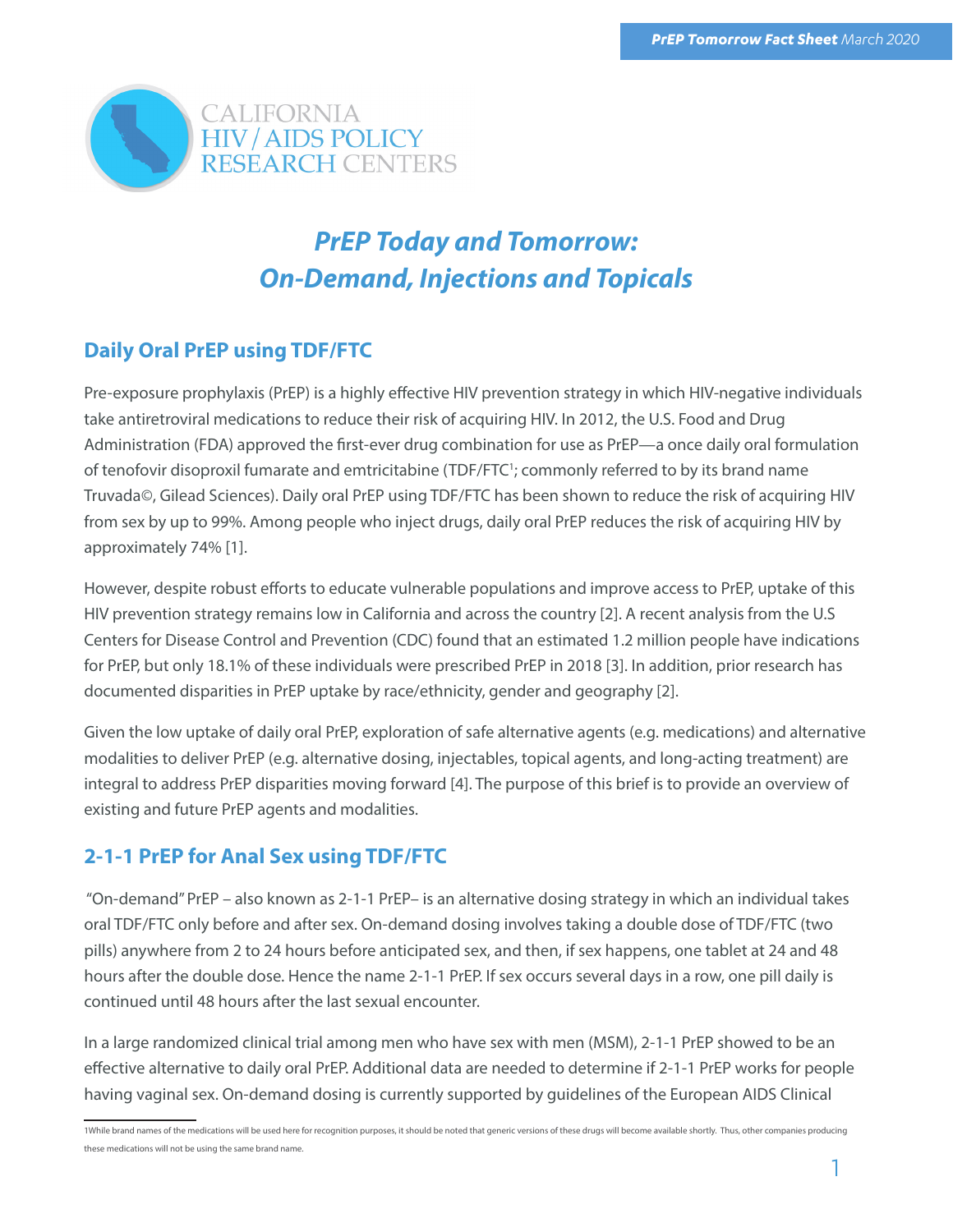### *Holloway, I.W., Miyashita Ochoa, A., Pulsipher, C., Beymer, M.R., Garcia, H., Landovitz, R.J.*

Society as well as the national bodies in the United Kingdom, France, Canada, and Australia. In 2018, the International Antiviral Society-USA Panel (IAS-USA) also endorsed on-demand PrEP for gay and bisexual men, highlighting additional benefits related to potential cost-savings, especially for individuals who engage in infrequent sex [5,6,7]. The IAS-USA does not recommend this alternative dosing strategy for other populations due to a lack of data and daily PrEP using TDF/FTC continues to be the only dosing strategy currently recommended by the CDC [8]. 2-1-1 PrEP offers an important option for people who have less frequent anal sex or for people who are unable or prefer not to take daily PrEP, but are able to anticipate or plan their sexual activity.



# **TAF/FTC PrEP**

In October 2019, the FDA approved the second drug combination for use as PrEP – a once daily formulation of tenofovir alafenamide and emtricitabine (TAF/FTC; commonly referred to by its brand name Descovy©, Gilead Sciences). TAF/FTC was approved for all routes to exposure other than vaginal exposure. At the time of regulatory approval, the FDA requested that supportive data for vaginal protection from carefully conducted clinical trials be submitted by 2025.

In the DISCOVER study, a randomized, active controlled study of TDF/FTC vs. TAF/FTC for HIV prevention in men who have sex with men (MSM) and transgender women (TGW), sensitive research markers of kidney function and bone densitometry (DXA scanning) suggest an improved safety profile for TAF/FTC in terms of kidney and bone health out to 96 weeks of follow-up; however the clinical significance of these changes remains unclear. TAF/FTC may offer an important PrEP alternative for individuals who have compromised kidney function, bone health issues, or who have side effects on TDF/FTC. However, TAF/FTC causes more weight gain in people taking it for PrEP or in combination with other drugs for HIV treatment than does TDF/FTC. Also, TAF/FTC treatment results in greater increases in LDL cholesterol compared to those taking TDF/FTC. Importantly, TAF/FTC was similarly effective as TDF/FTC in preventing HIV infection – but was not superior. TDF/FTC remains the preferred agent for PrEP in all clinical guidelines. Additionally, there have been no studies of 2-1-1 PrEP using Descovy©, so people preferring 2-1-1 dosing should continue using TDF/FTC exclusively. There are no data currently available for non-daily use of other PrEP agents. TDF/FTC is expected to be available as a generic formulation in 2020, at which point, TDF/FTC, an extremely safe and effective PrEP medication, will also have significant cost-effectiveness advantages.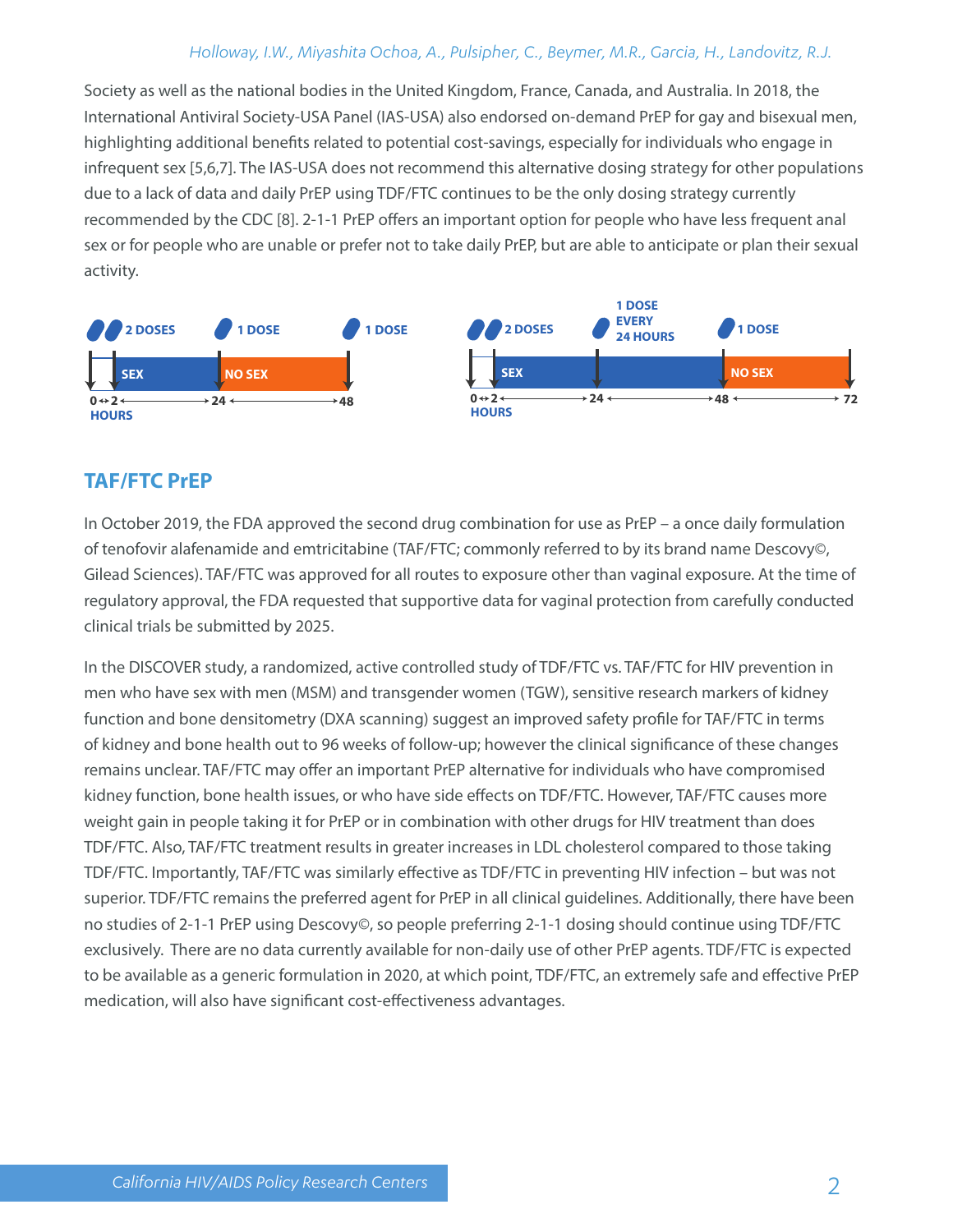# **PrEP Tomorrow**



#### **Long-acting injectable drugs**

Long-acting medicines are medications that can be taken less frequently than on a daily basis. Injectables are medications that are taken as shots. Long-acting injectables have the potential to prevent HIV infection without relying on taking a pill every day. Cabotegravir is currently in development for HIV prevention (PrEP) as a long acting injectable medication.



#### **Antibodies**

Antibodies are a type of protein that help the body fight infections and disease. Broadly Neutralizing Antibodies (bNAbs) are a type of antibody that can recognize and block many types of HIV from entering healthy cells. These bNAbs are being "engineered" from individuals who have unusually delayed HIV disease progression including those who have undetectable viral loads despite the absence of any treatment. Studies are still ongoing, but bNAbs are expected to have favorable safety outcomes and allow for longer periods of time between doses, potentially improving overall adherence [9]. The majority of bNAbs require intravenous administration, but studies now are testing subcutaneous injection where a short needle is used to inject the medicine under the skin.



#### **Vaginal rings**

The vaginal rings currently in advanced development are inserted every four weeks and provide a sustained and controlled release of an antiviral drug (dapivirine) over time. Efficacy appears in the 30-50% range [10]. Vaginal rings are currently under review at the European Medicines Agency (EMA), and longer lasting formulations and formulations that include hormonal contraceptives in the same ring are in development.



#### **Other topical PrEP agents**

Topical microbicide gels contain an antiretroviral medication that is applied to either the vagina or rectum in either on-demand or daily dosing strategies. Topical gels may be preferred because they can be dosed intermittently, can act as a lubricant during sex, may be more discreet and have different side effects when compared to oral PrEP. However, the drawback of topical gels is that they only provide protection where they are applied.



#### **Subdermal implants**

Subdermal implants work like implanted hormonal contraception rods, providing a sustained and controlled release of drugs. These implants may work towards improving adherence while providing a longer duration of protection when compared to oral PrEP products. Unlike long-acting injectables, implants can be removed in case of side effects. Nevertheless, implants are more expensive to manufacture and require a minor surgical procedure to insert and, in many cases, to remove [12]. These are in clinical development for PrEP.



#### **Transdermal drug-delivery systems**

Transdermal solutions, gels, and patches aim to provide a sustained and controlled release of drugs from the skin into the body. These routes of delivery can prove useful in overcoming many barriers people may face in taking oral (pill) medication. Transdermal patches have not yet begun human trials, but are currently in the early stages of exploration [13].